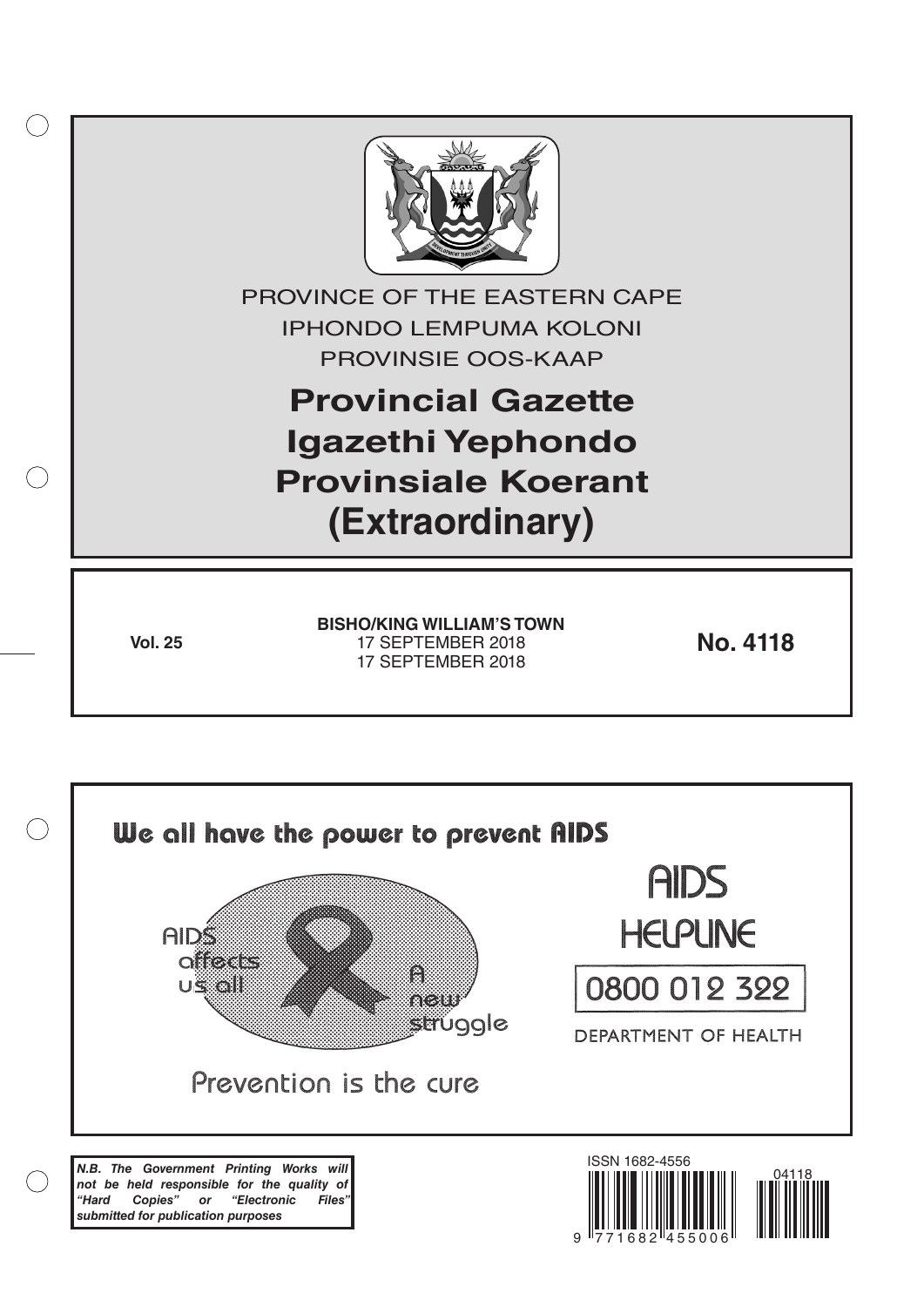## **IMPORTANT NOTICE:**

**The GovernmenT PrinTinG Works Will noT be held resPonsible for any errors ThaT miGhT occur due To The submission of incomPleTe / incorrecT / illeGible coPy.**

**no fuTure queries Will be handled in connecTion WiTh The above.**

### **CONTENTS**

|     |                                                                                                            | Gazette | Page |
|-----|------------------------------------------------------------------------------------------------------------|---------|------|
|     | <b>PROVINCIAL NOTICES • PROVINSIALE KENNISGEWINGS</b>                                                      | No.     | No.  |
| 196 | Gambling Act, 1997 (Act No. 5 of 1997) (Eastern Cape) (as amended): Notice of lodgement of application for | 4118    |      |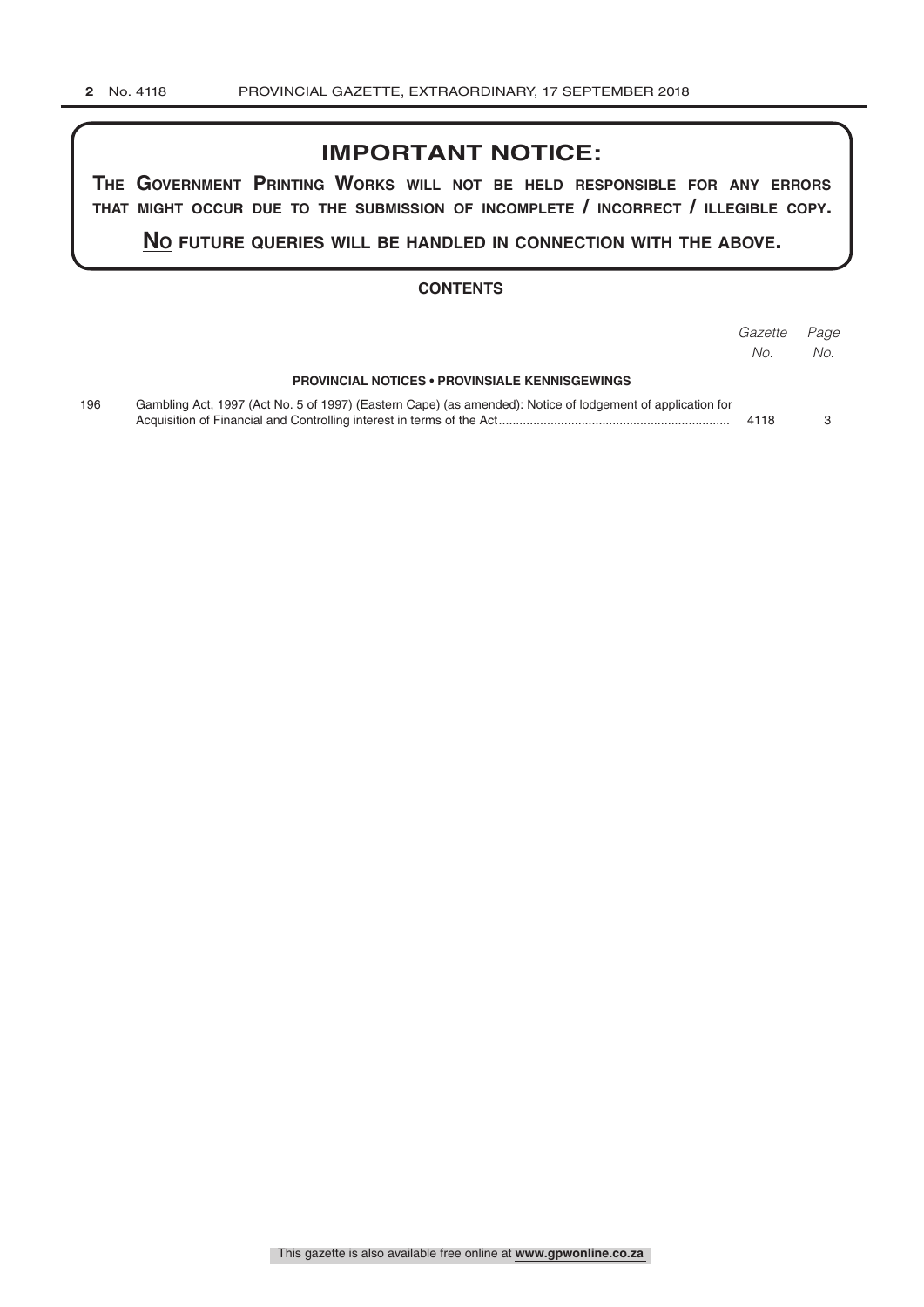# PROVINCIAL NOTICES • PROVINSIALE KENNISGEWINGS

### **PROVINCIAL NOTICE 196 OF 2018**



#### **NOTICE OF LODGEMENT OF APPLICATION FOR ACQUISITION OF FINANCIAL AND CONTROLLING INTEREST IN TERMS OF THE GAMBLING ACT, 1997 (ACT NO. 5 OF 1997) (EASTERN CAPE) (AS AMENDED)**

**NOTICE IS HEREBY GIVEN** that an application for acquisition of financial and controlling interest in terms of section 40 of the Gambling Act, 1997 (Act No. 5 of 1997) (Eastern Cape) (as amended), particulars of which are set out in the Schedule hereunder, have been lodged with the Eastern Cape Gambling Board.

The application may be inspected by any person at the offices of the Eastern Cape Gambling Board, ECGB Building, Quenera Park, Quenera Drive, Beacon Bay, East London and Pioneer Slots offices situated at 24 Evatt Street, Central, Port Elizabeth.

Any objections, petitions or representations shall be lodged with the Chief Executive Officer of the Board within one (1) month of the date of this notice, which commences on **17 September 2018 until 16 October 2018**.

All objections and comments shall specify: the application to which the objection or comment relates; the grounds on which the objection is founded; in the case of comment; full particulars or facts in substantiation thereof: the name, address, telephone and fax number of the objector or person making the comment and a statement whether the objector or person making the comment wishes to make oral representations when the application is heard.

A person lodging representations may show cause why the Board may determine that his or her identity should not be divulged.

The under-mentioned figures used in brackets in Schedules have the following meanings:

- $(1)$  = The name and address of the applicant;
- $(2)$  = If the applicant is a company or other corporate body, the names of all persons who have a financial or other interest of 5% or more in the applicant;
- $(3)$  = In the case of a company the initials and sumames of all directors of the company;
- $(4)$  = The type of application applied for; and
- $(5)$  = The address of the premises from which the applicant intends to operate from.

#### **SCHEDULE A – ACQUISITION OF FINANCIAL AND CONTROLLING INTEREST**

- (1) Chroma Slots HoldCo (Pty) Ltd (2016/514751/07) t/a Chroma Slots, 24 Evatt Street, Central, Port Elizabeth, Eastern Cape;
- (2) Chroma Capital (Pty) Ltd (2016/106229/07), Chroma Slots Manco (Pty) Ltd (2016/514559/07), CCFM (Pty) Ltd (2016/100360/07), Rogal Holdings (Pty) Ltd (2014/240061/07), MTSSS Investments (Pty) Ltd (2015/375891/07), Dexile Investment (Pty) Ltd (2014/139789/07), Moodley Medical Matters Trust (IT 000463/2015), RMG Family Trust (IT 023047/2014), Nomkhitha Vuyisa Mfono, Noluchumo Mtyu, Zola Baba Tshefu, Malusi Macdonald Ngona and Christine Moodley;
- (3) NV Mfono, N Mtyu, ZB Tshefu, MM Ngona and C Moodley;
- (4) Acquisition of financial and controlling interest of more than five percent (5%) in Pioneer Slots (Pty) Ltd (2011/103218/07) t/a Pioneer Slots, a holder of a Route Operator Licence; and
- (5) 24 Evatt Street, Central, Port Elizabeth, Eastern Cape;

**RM ZwANE, CHIEF ExECUTIVE OFFICER EASTERN CAPE GAMBLING BOARD ECGB BUILDING, QUENERA PARk, QUENERA DRIVE, BEACON BAY, EAST LONDON, 5241**

> FRAUD PREVENTION HOTLINE **0800 333 813**

**A GAMBLING PROBLEM HURTS** Call the Toll Free Counselling Line: **0800 006 008 or SMS 076 675 0710**